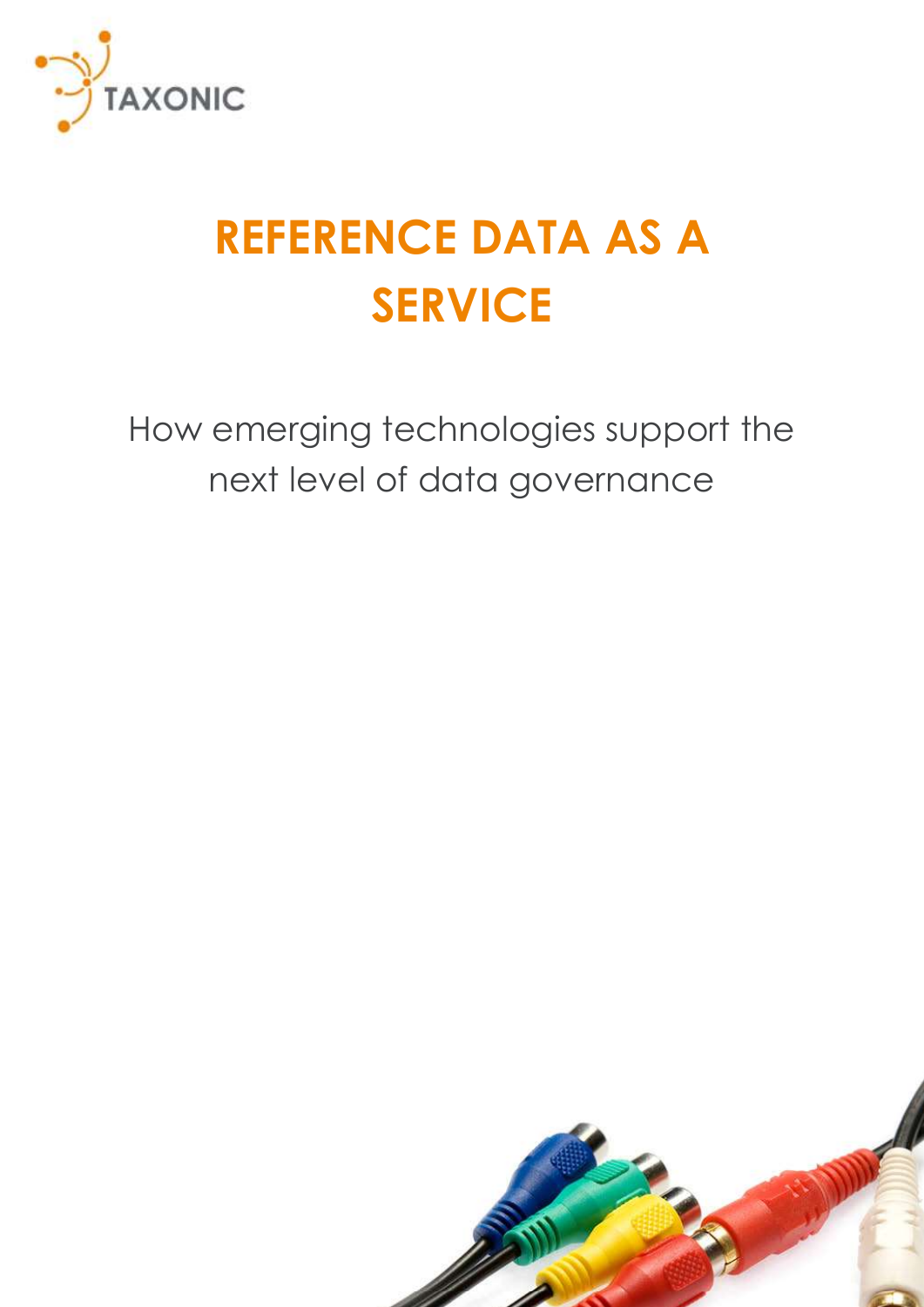Material Subject to Creative Commons License:



#### *REFERENCE DATA MANAGEMENT. How emerging technologies support the next level of data governance*

A Taxonic whitepaper, by Taxonic B.V., Utrecht, The Netherlands

http://taxonic.com

Copyright 2016 © by Jan Voskuil

This work is licensed under the Creative Commons Attribution-NonCommercial-NoDerivs 3.0 Unported License. You are free to copy, distribute and transmit the work, under the following conditions: you must attribute the work mentioning the author and Taxonic; you may not use this work for commercial purposes; you may not alter or transform this work.

For questions regarding usage, please contact info@taxonic.com.

The use of general descriptive names, registered names, trademarks, etc. in this publication does not imply, even in the absence of a specific statement, that such names are exempt from the relevant protective laws and regulations and therefore free for general use.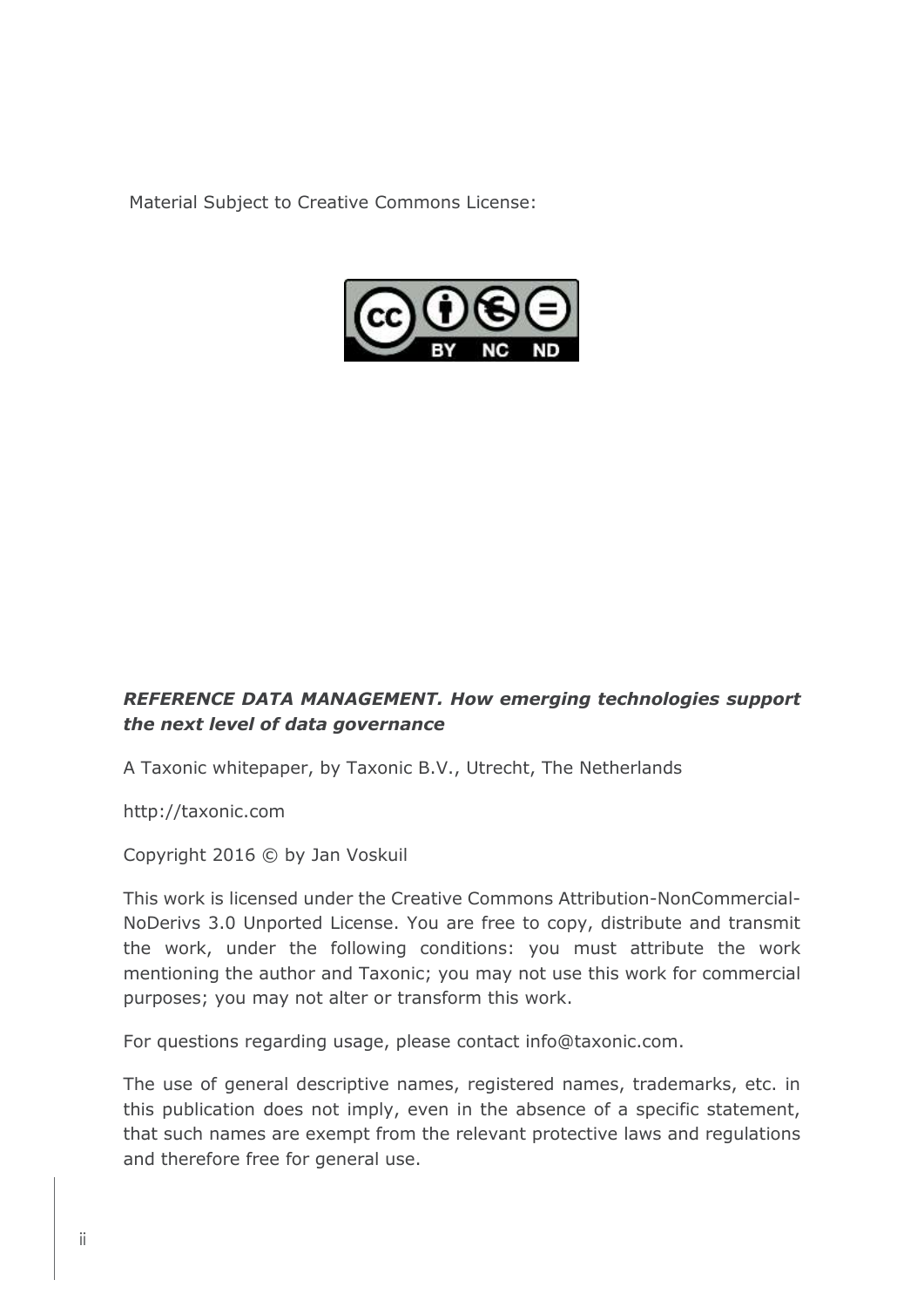### **Contents**

| $\mathbf{1}$   |  |
|----------------|--|
|                |  |
|                |  |
| $\overline{2}$ |  |
|                |  |
|                |  |
|                |  |
|                |  |
| 3              |  |
|                |  |
|                |  |
|                |  |
|                |  |
| $\overline{4}$ |  |
|                |  |
|                |  |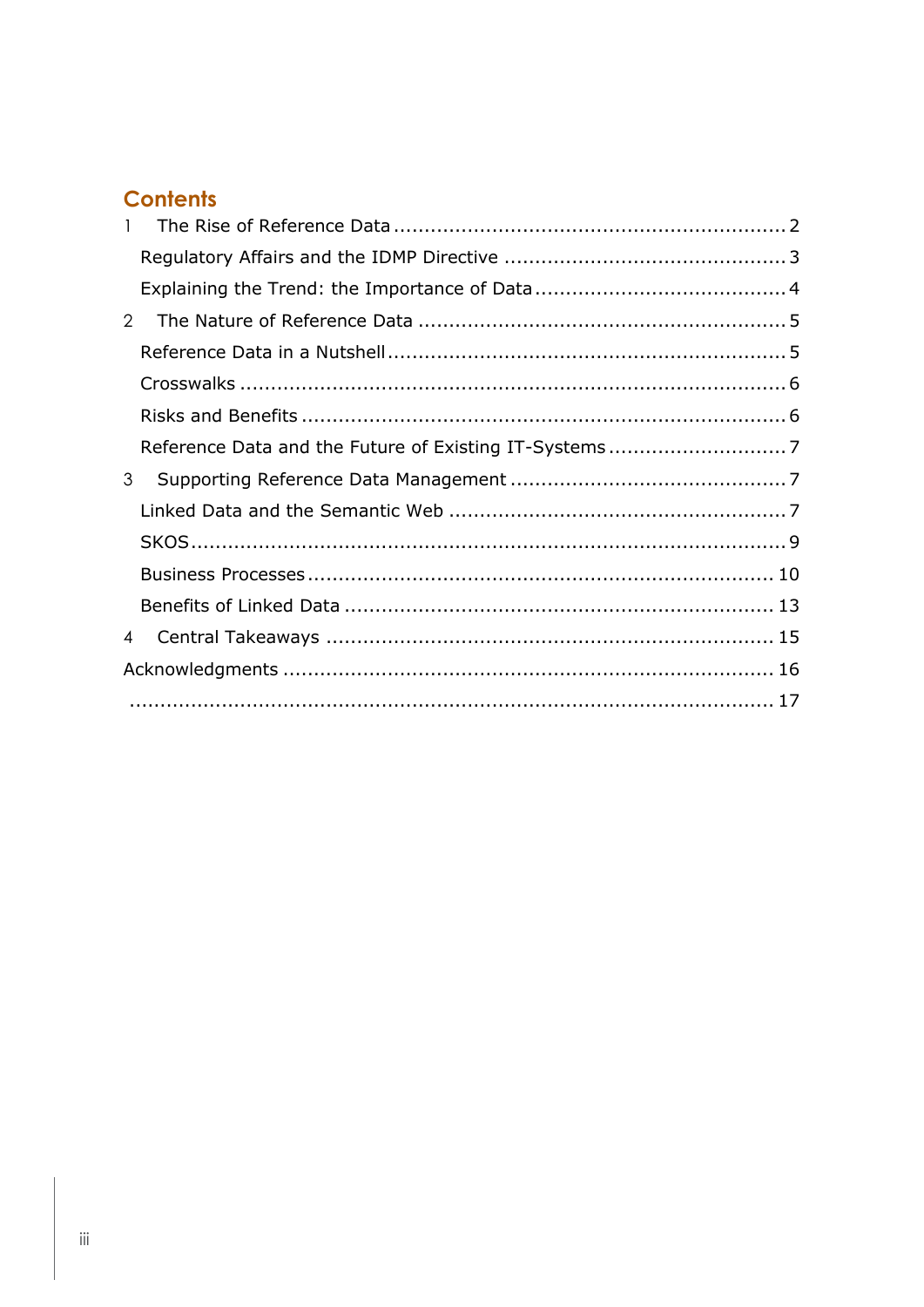**Large amounts of information are exchanged in the form of PDFdocuments. Increasingly, text is replaced by data, creating new data governance challenges. A case in point is the pharmaceutical industry. New EU directives force pharmaceuticals to move from text based to data based submissions to obtain market authorization for medicines. This involves data structures with an estimated 1700 data points, using more than 75 reference datasets. These reference datasets ensure every submission uses the same terminology to refer to countries, currencies, substances, diseases, adverse effects and more.**

Protecting the quality of reference data is an essential ingredient of data governance, just as important as monitoring the quality of IT-systems. Organizations start to act accordingly. This whitepaper investigates what reference data management is, why it is important, which processes it involves, and how this practice can be optimally supported using emerging technologies.

When we exchange text, our linguistic abilities enable us to unambiguously interpret its contents, with a rigor and subtlety that are, frankly, quite baffling. Even today, there is no scientific consensus on how these linguistic abilities work. Indeed, the capabilities of today's most advanced computer programs to understand text are still lightyears away from ours.

When exchanging data, interpretation of their meaning is paramount. Businesses in the US and Europe are required to report their public financial statements in the form of data: a file with raw numbers and codes, generated by bookkeeping software. How do we know a particular number stands for the business' current assets, or, instead, its liabilities? The use of reference data is a key to the answer. Reference datasets define the permissible values used in data fields and constitute a taxonomy for categorizing raw data into meaningful chunks. Put differently, reference data are used to nail down the semantics of other data. This paper argues that semantic web technology is particularly relevant for reference data management.

One of the core challenges in managing reference data is to handle their structure. Reference data sets are list, each having its own varying number of columns. Many are organized in a tree-like, hierarchical structure — adding even more complexity. Take for instance Medical Subject Headings (MeSH), a comprehensive controlled vocabulary for the purpose of indexing articles and books. It serves as a thesaurus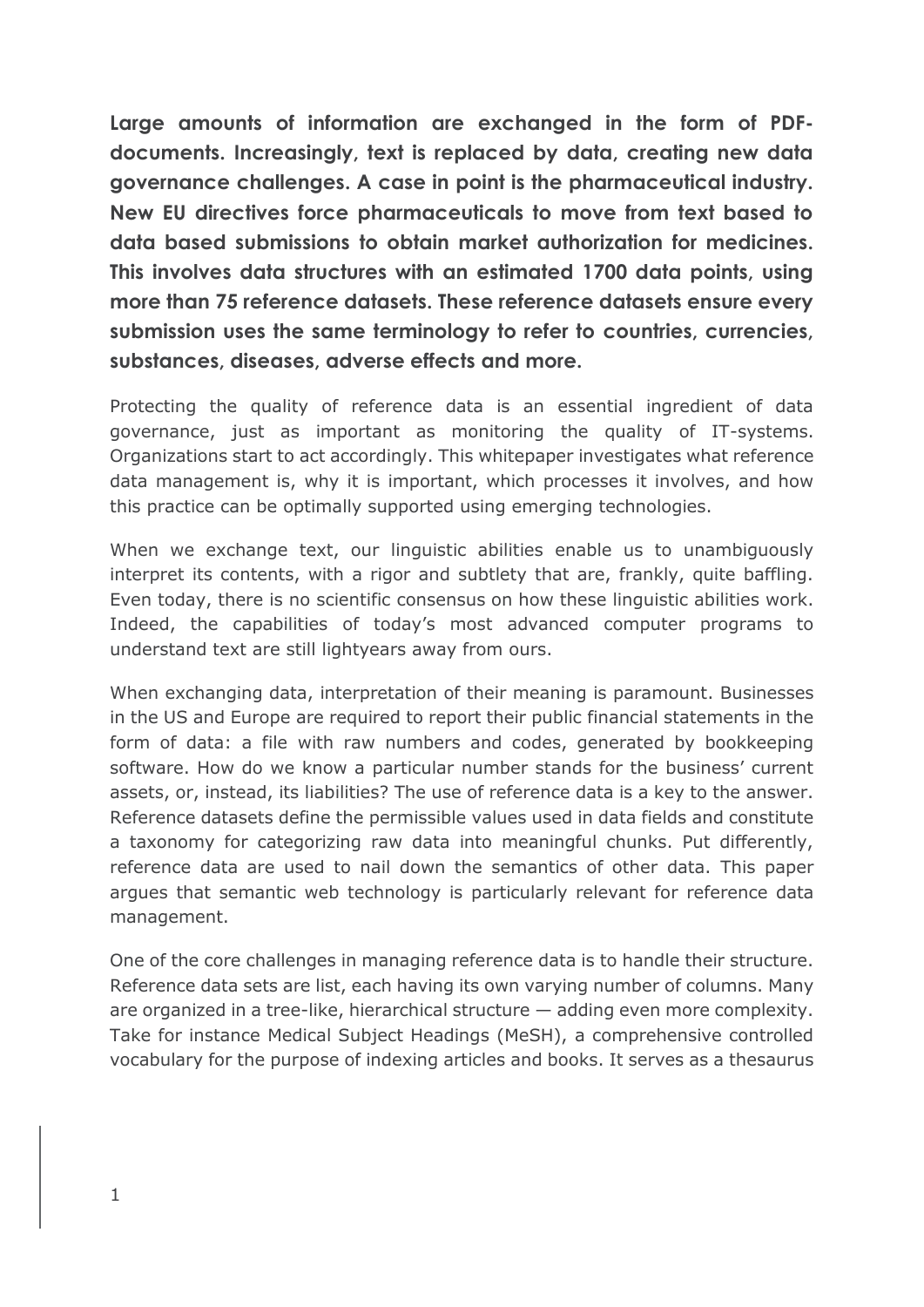

**Figure 1. Vocabularies are often hierarchically structured, as shown in this extract of MeSH.**

that facilitates information retrieval. See Figure 1. The reason for adding this type of complexity is knowledge management. When you don't know the exact form of the concept you are looking for, a hierarchical order comes in handy. You can drill down to find exactly what you need, and navigate the tree to discover related items.

Now suppose you have your own library with medical papers and you want to use MeSH for assigning topics to them. A

standard for exchanging reference datasets, including a way of representing hierarchical structure, is necessary to optimally support such use cases. As we will see, semantic web technology provides just the right standards for that.

### <span id="page-4-0"></span>**1 The Rise of Reference Data**

Reference data management is an area within Master Data Management (MDM) the discipline that aims at structural improvement of data quality. MDM requires a data governance organization that puts in place policies and procedures. The goal is to provide the end user community with a trusted single version of the truth. Based on this, informed decisions can be taken at every level in the organization.

The driving force behind MDM is the insight that there different types of data, each with its special characteristics, challenges and concerns. Table 1, cited from a paper<sup>1</sup> by the renowned data governance expert Malcolm Chisholm, shows how reference data compares to other kinds of data. Each kind of data has its own particular characteristics and governance and management needs.

The term "metadata" in this table needs some explanation. The term is widely used for a variety of things centered on providing information about other data. In this context, the term is intended to designate the information typically encoded in column headings in spreadsheets, and database table structures. We will return to this type of metadata shortly.

 $\overline{a}$ 

<sup>&</sup>lt;sup>1</sup> Malcolm Chisholm (2015). "The Foundations of Successful Reference Data Management". Whitepaper. Available at [http://www.topquadrant.com/knowledge-assets/whitepapers/.](http://www.topquadrant.com/knowledge-assets/whitepapers/)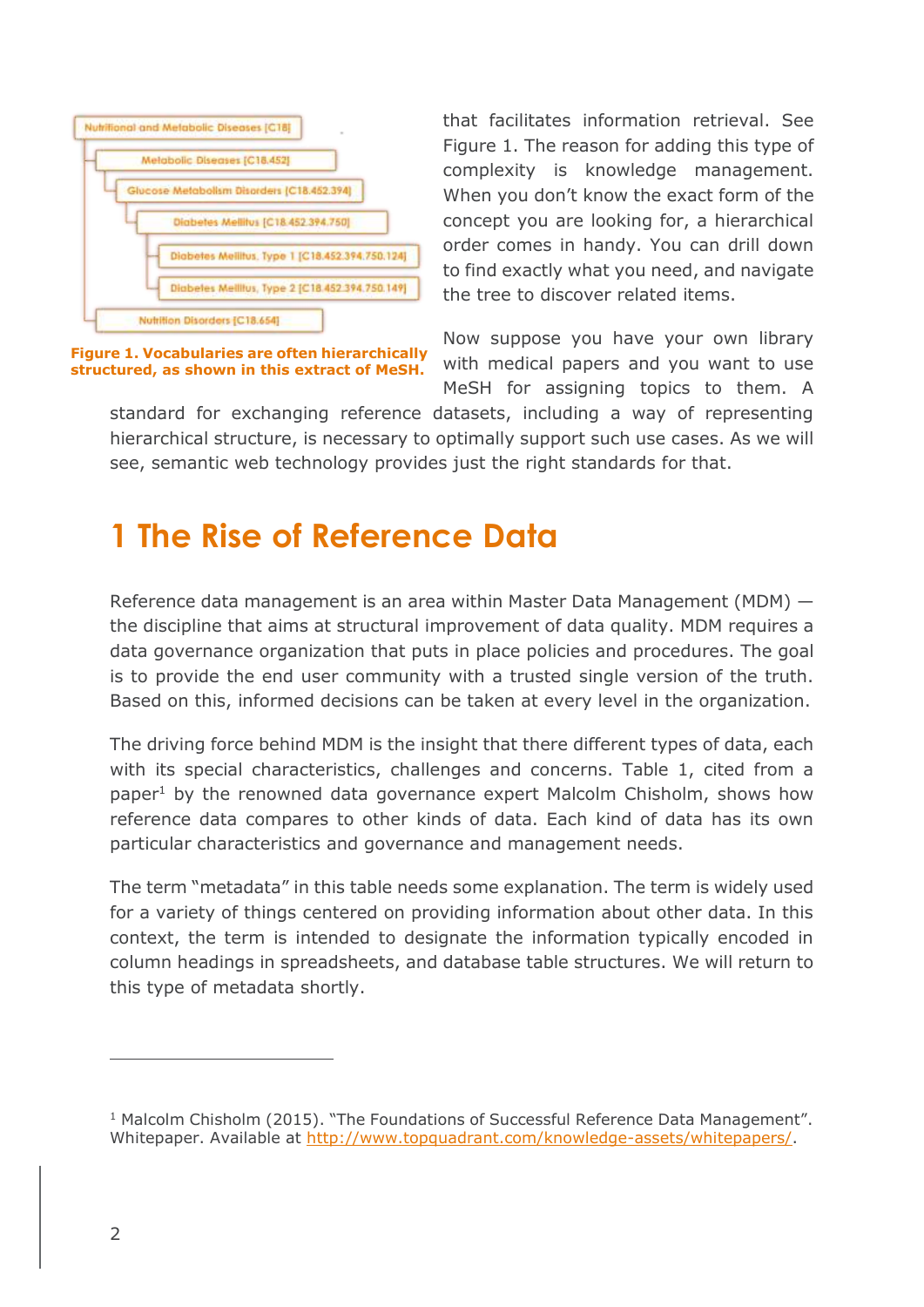| <b>METADATA</b>    | Metadata                          | Describes the structure and semantics of information assets                                      |
|--------------------|-----------------------------------|--------------------------------------------------------------------------------------------------|
|                    | Reference data                    | Categorizes other data (e.g., currencies, countries, substances)                                 |
| <b>MASTER DATA</b> | <b>Transaction Structure data</b> | Represents entities in transactions (e.g., customers, products)                                  |
|                    | <b>Enterprise Structure data</b>  | Represents responsibilities in transactions                                                      |
| <b>EVENT DATA</b>  | <b>Transaction Activity data</b>  | Represents the results of operations being carried out (e.g., sales<br>records, payment records) |
|                    | <b>Transaction Audit data</b>     | Tracks individual transactions (e.g., transaction log files)                                     |

#### **Table 1. Different kinds of data.**

The different types of data in the table are ordered by value and risk. Data types more towards the top have increasing value: errors are multiplied in all other datatypes lower in the hierarchy. Data more towards the bottom tend to exhibit larger volumes and higher dynamics. New transactions may occur every second, whereas updates in the list of countries occur once a year or less.

The claims in this paper will be illustrated based on the regulatory affairs domain within the pharmaceutical industry. While reference data management is not tied to any specific domain, this allows us to clarify concepts based on interconnected examples. Therefore, we start off on a short description of the domain and the challenges it has to deal with.

### <span id="page-5-0"></span>**Regulatory Affairs and the IDMP Directive**

To get a medicine on the market in any country requires one to go through an extensive procedure in which a well-documented request is submitted to the health authorities. Before the early two thousands, this was done on paper. A submission would typically be made up of some 200 volumes of about a thousand pages each. Starting in 2003, these documents were often digitized as PDF-files and submitted by way of a compact disc, and nowadays the internet is the preferred channel. It is important to note that while this is obviously a step forward, the information being exchanged between the market authorization holder (that is, the company trying to obtain permission to sell the medicine) and the health authorities still is information in the form of written text, essentially digitized paper documents.

The European Commission, in cooperation with the US Secretary of Health and Human Service, has decided that a significant number of key describing characteristics of an authorization application shall henceforth be submitted in the form of raw data. In line with this policy, the European health authority, EMA, has started an initiative to standardize reference data sets for expressing substances, products, organizations, and so-called "referentials". These standards have been formalized and published by the ISO. Together, they are referred to as IDMP: Identification of Medicinal Products. As of June 2016, the directive will be effectuated in a stepwise manner.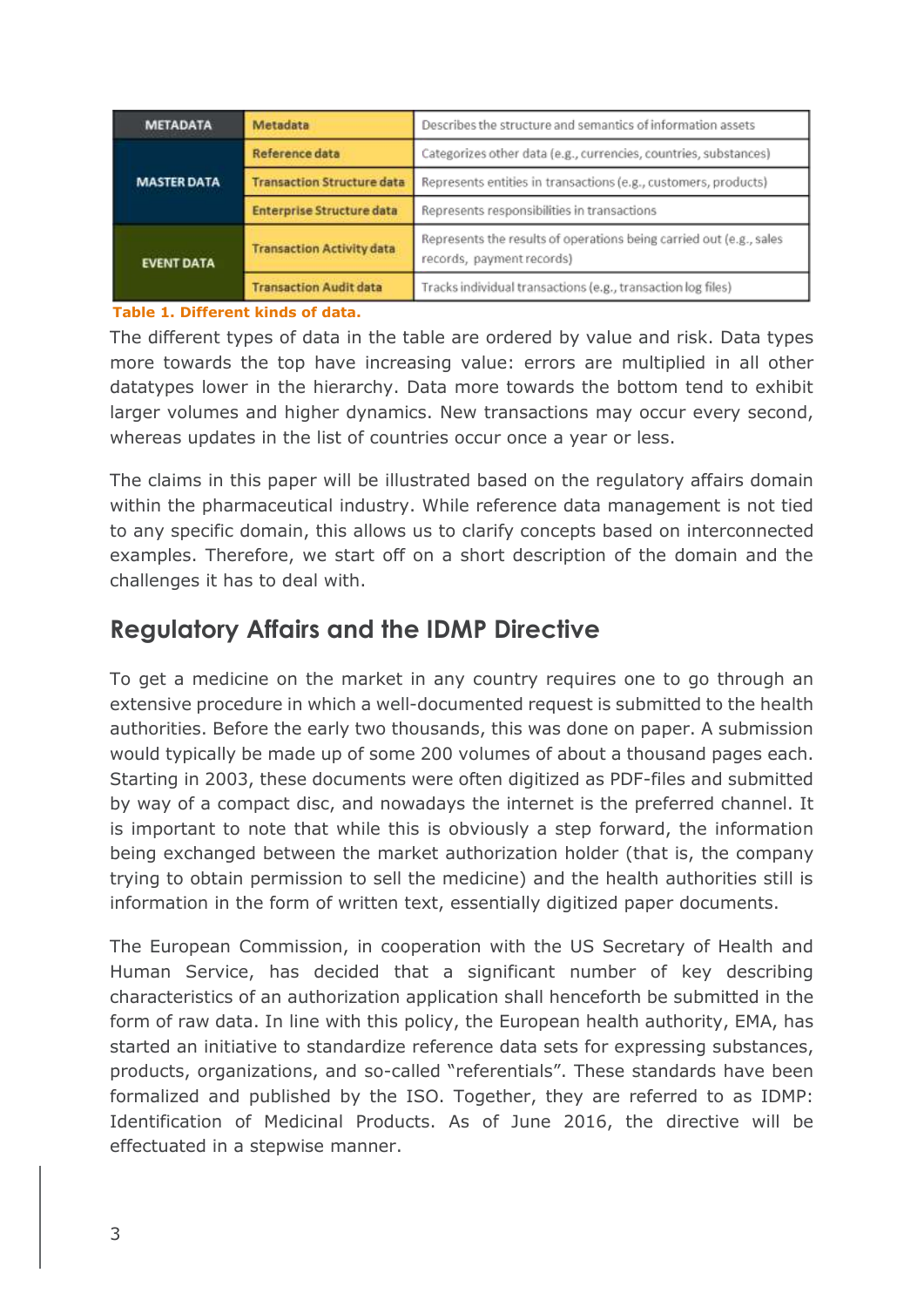The sheer amount of raw data comprised in an IDMP-compliant submission is daunting. The number of defined relations and attributes exceed 400. Many object classes will recur multiple times in a submission: a given medicine may involve multiple substances, each substance may be produced by multiple suppliers, and each of these objects will have specific attribute and relation values. Some estimate that the number of data points in a typical submission will exceed 1700.<sup>2</sup>

This has impact. At a recent conference, one speaker quipped that pharmaceuticals can have only one priority now that the skies are falling in Europe. However, it is not only European submissions that are affected. The US has stated that it will effectuate a similar directive, making the same IDMP format obligatory in the US two years after the EU. Other countries in the world will follow sooner or later.

### <span id="page-6-0"></span>**Explaining the Trend: the Importance of Data**

The objectives behind IDMP are to increase the quality of life for all of us. Ensuring the quality of authorized medicines requires working with immense amounts of information. Computers can do that more effectively than humans, but they require data, not text.

As an example, consider the situation where health authorities discover that there is a serious problem with a specific substance produced by a specific supplier. This substance may be used in many medicines marketed by many market authorization holders. Now the question is: exactly which medicines are affected and need to be taken off the market immediately? The answer to this question is currently buried in gargantuan amounts of PDF-documents. No search engine will ever provide a reliable answer. The only way to resolve this structurally is expressing the information in the form of raw data, and let a computer process these. It is precisely this set of data that the IDMP directive will produce.

Texts are good at expressing subtle nuances and capturing a train of thought, but since text requires a person to interpret it, this does not scale against the need to make decisions based on large amounts of information. This results in pressure to express information in the form of data, so that computers can take over the work. The developments in the pharmaceutical industry are therefore matched by similar developments in finance, retail, manufacturing, agriculture, automotive and many

 $\overline{a}$ 

<sup>2</sup> Lior Keet (2016). "Facilitating IDMP Compliance While Aligning With Corporate Data Integration Strategies". Paper presented at the DIA Regulatory Submissions, Information and Document Management Forum conference, 8-10 February 2016, North Bethesda, USA.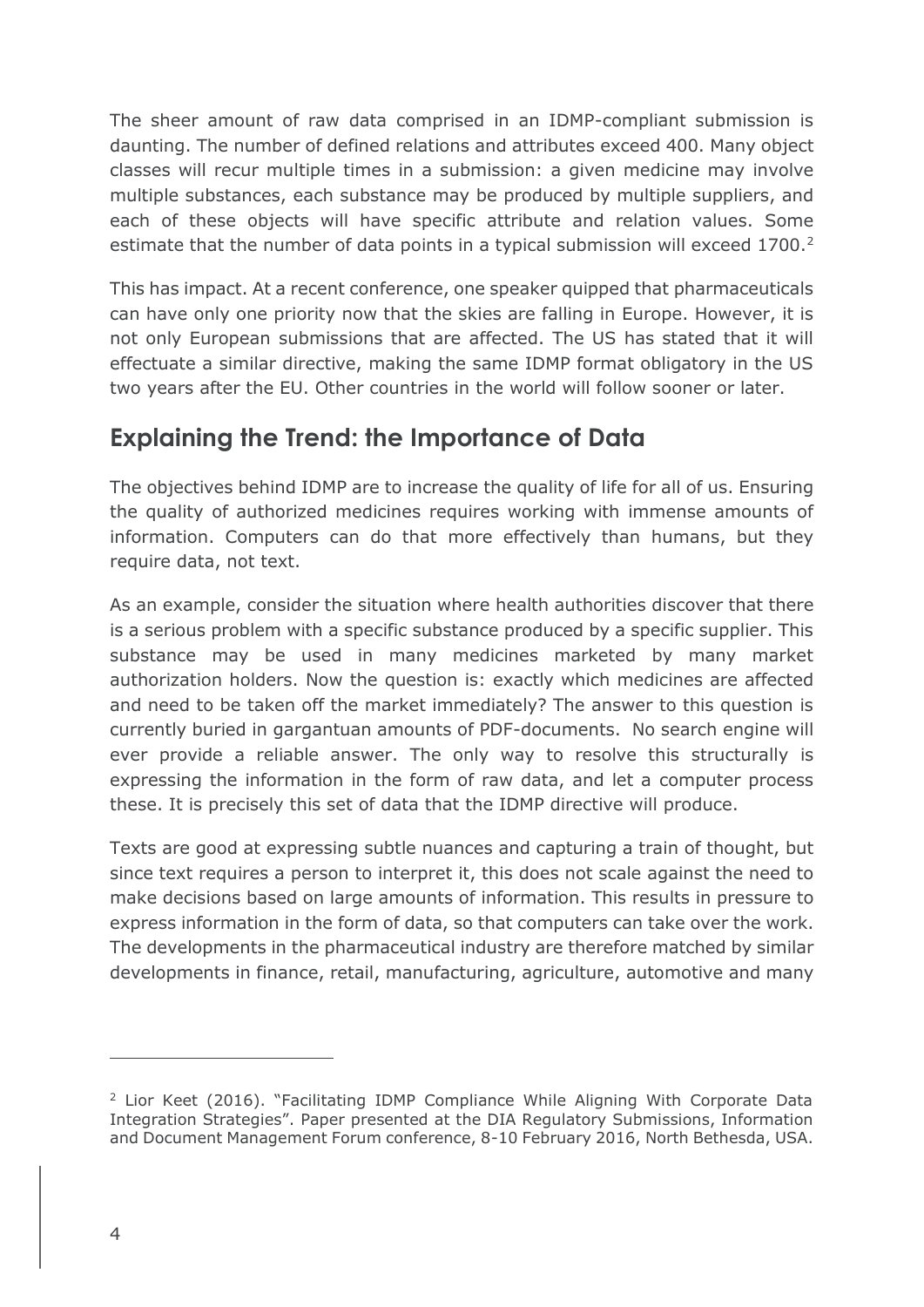other domains. This trend necessitates a new approach to managing data quality. Reference data management is a key ingredient of this.

### <span id="page-7-0"></span>**2 The Nature of Reference Data**

#### <span id="page-7-1"></span>**Reference Data in a Nutshell**

Reference data sets are very commonly used. Sometimes they are called code lists, value lists, controlled vocabularies, business vocabularies, look-up tables, taxonomies, thesauri or coding systems. They define permissible values in certain data fields, thus providing information needed to make other data meaningful and interpretable in an unambiguous way.

Say, a product can be safely stored until 3 days after opening. To make sure everyone involved has the same understanding of which unit of measure is meant, the different options for specifying it are taken from a shared list. This list is the reference dataset for units of measures and will contain such items as days, months, years et cetera. Each entry in the list will contain a code to be used in records ("D"), a descriptive label associated to it, perhaps in different languages ("Days" in English, "Jours" in French), along with other information that provides users with understanding as to the meaning of the entry.

This enables information exchange, and is also a prerequisite for effective records keeping over time. If you find in the records of your organization that many years ago products were sold to a customer in a country with country code GDR, it is the reference dataset that enables you to retrace this to the German Democratic Republic, even though the country is not existent anymore. Without a managed set of reference data sets, historical records soon become incomprehensible.

Since the purpose of reference data is to enable shared understanding, it stands to reason that many reference datasets are defined by an external party, often a standards body such as ISO. In addition, however, every organization will have reference datasets defined internally: the list of cost centers and journal headings, the list of function profiles, the list of production locations, of customer types, of product lines, et cetera.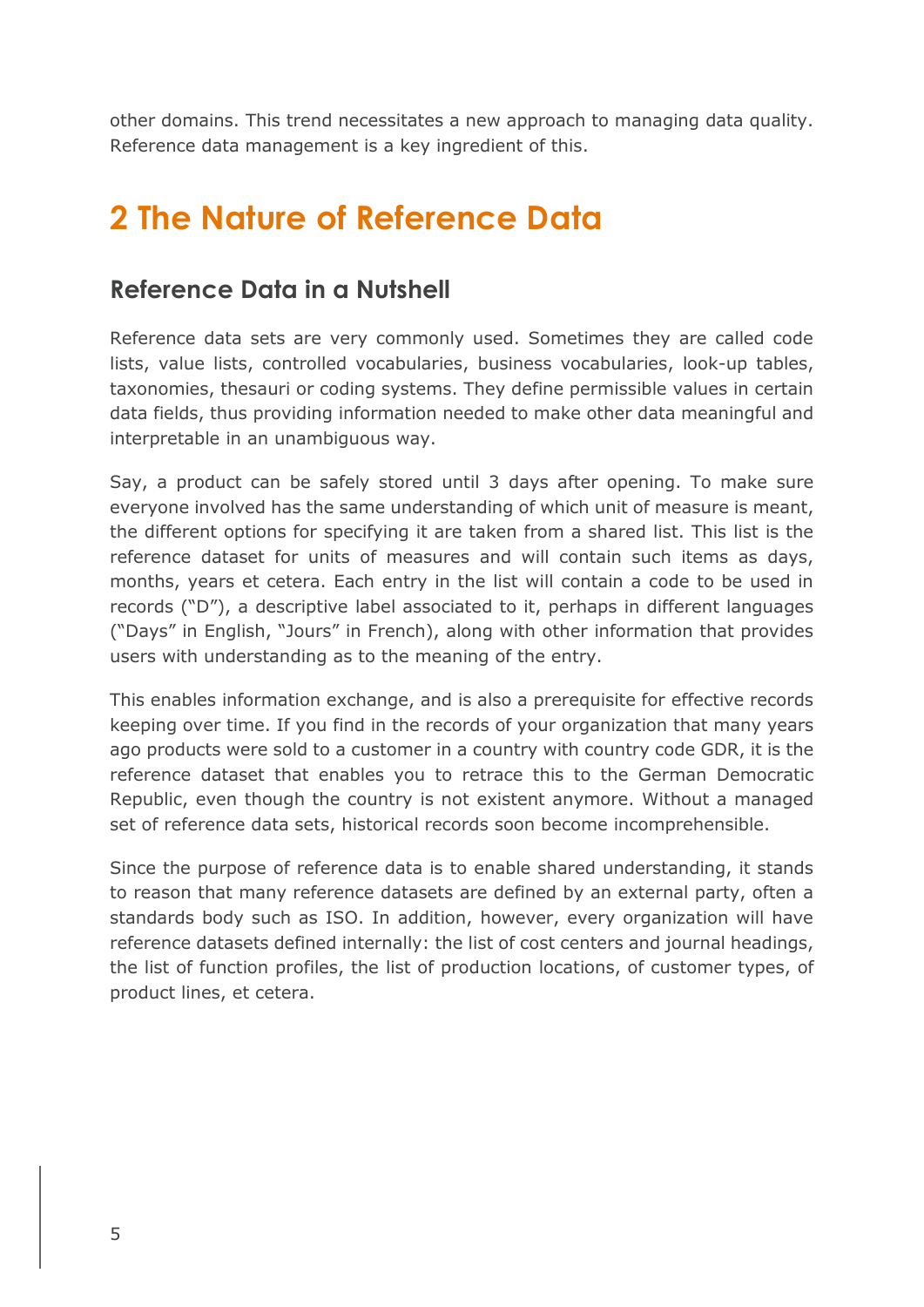|                   | <b>Identifiers</b> |
|-------------------|--------------------|
| <b>CAS Number</b> | 79902-63-9         |
| <b>ATC</b> code   | C10AA01            |
| PubChem           | CID 54454          |
| <b>IUPHAR/BPS</b> | 2955               |
| <b>DrugBank</b>   | DB00641            |
| ChemSpider        | 49179              |
| UNII              | AGG2FN16EV         |
| <b>KEGG</b>       | D00434             |
| <b>ChEBI</b>      | CHEBI:9150         |
| <b>CHEMBL</b>     | CHEMBL1064         |

To manage reference data properly, a data governance unit must be formed. A central role within this group is the data steward. He or she is the one who is operationally responsible for the required management and administration tasks. We discuss these tasks below in Chapter 3.

#### <span id="page-8-0"></span>**Crosswalks**

**Figure 2. Different reference datasets use different identifiers for the substance called simvastatin.** *Source: Wikipedia.*

Different IT-systems in different parts of the organization may use different reference datasets for the same subject. For identifying substances, for instance, at least ten are in use world-wide, each taking a slightly different perspective on the subject —

see figure 2. This makes it necessary to create an overview of which reference datasets form what is called a *terminology group.* Translating from one reference dataset to another within the same terminology group becomes necessary, using a mapping table called a crosswalk. Crosswalks thus enable meaningful exchange of information between systems using different terminologies for the same thing. The topic of terminology groups and crosswalks merits a separate paper. For our present purposes, it suffices to observe that crosswalks push the need for quality and reliability of reference datasets even further.

### <span id="page-8-1"></span>**Risks and Benefits**

The importance of reference data management increases with the number of reference datasets in use. It is estimated by some that roughly 30% of all tables in an average database are reference data tables. An IDMP-compliant submission contains values taken from more than 75 designated reference datasets. Each is the designated vocabulary within a larger terminology group: the other vocabularies in each group cannot be used for IDMP purposes, making a translation necessary based on a crosswalk.

With a growing number of IT-systems that exchange information, and the number of reference datasets increasing, it is unavoidable that problems stemming from inconsistent versions or unseen errors will at some point spiral out of control, with significant impact, potentially even jeopardizing business continuity.

In this connection, it is relevant to reflect for a moment on quality processes for information systems in general. In the regulatory affairs domain, standards are extremely high in this regard. IT-systems are required to be certified, software vendors are subjected to audits. Surprisingly, however, the quality of reference data is unmanaged. When done properly, reference data management offers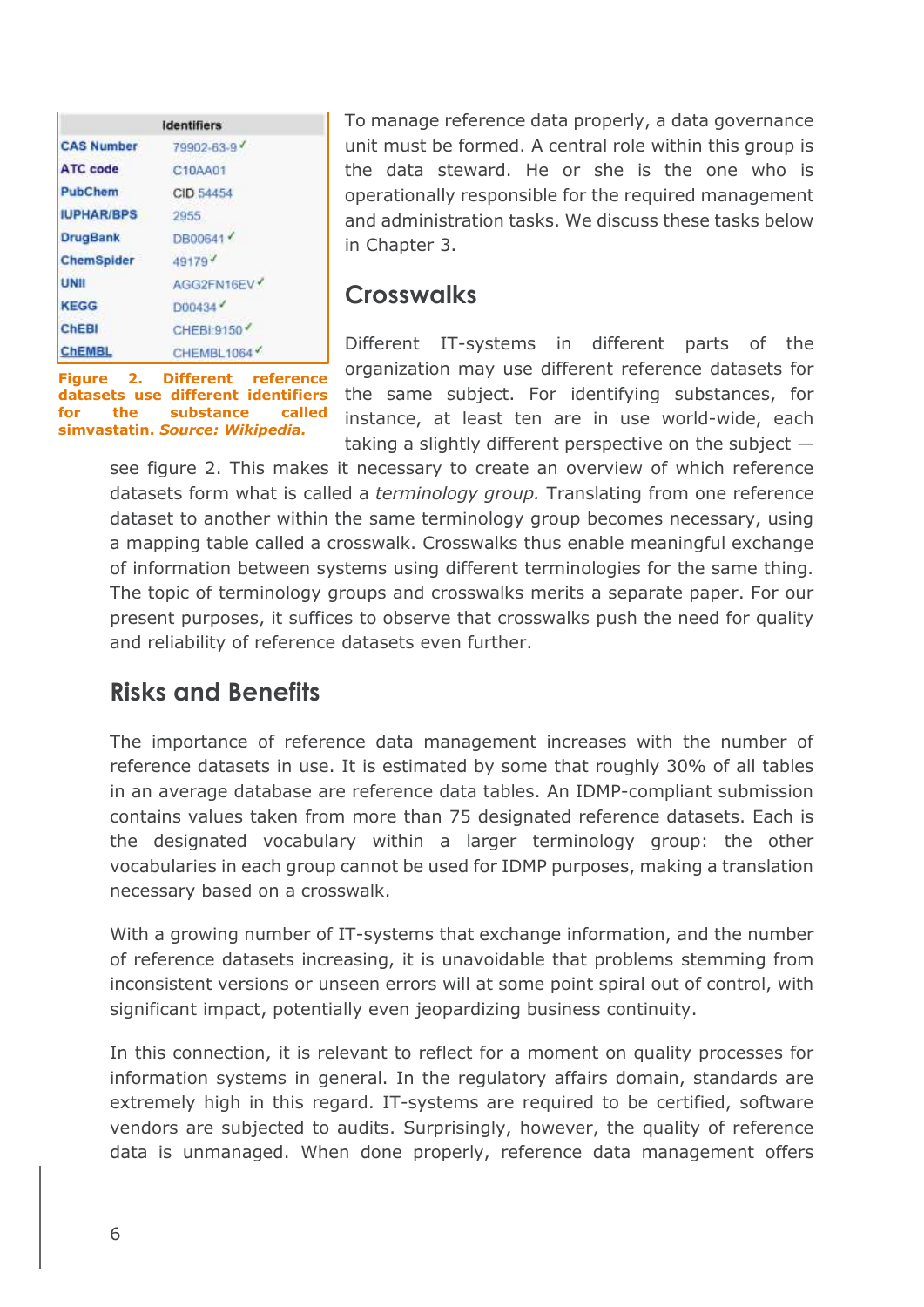corresponding benefits: control and agility in data governance, and managed quality of data which leads to predictable results of business processes driven by these data.

### <span id="page-9-0"></span>**Reference Data and the Future of Existing IT-Systems**

To enable the management processes that warrant reference data quality, ITsystems need to fulfil an important requirement: they need to make it possible to control the versioning of the reference datasets they use. Put differently, the system must offer controls by which one can make it use a new version without needing to change the software. It must externalize reference datasets.

Some software products manage reference data as part of the system, instead of as an externally controlled resource. This is a serious design flaw that makes the reference data versioning puzzle practically unsolvable. The whole idea of having reference datasets defined by external bodies is precisely the separation of concerns between end user functionality (which is the responsibility of the software vendor) and data governance (which is the responsibility of the business sponsor). Data originating from different silos within the organization, and also from outside, need to be consolidated and processed as a consistent whole. To guarantee consistency, reference data sets must be managed centrally.

The business sponsor has to be in control of which systems use which versions. Therefore, only IT-systems that allow administration of reference data from outside are sustainable in the long run.

### <span id="page-9-1"></span>**3 Supporting Reference Data Management**

### <span id="page-9-2"></span>**Linked Data and the Semantic Web**

When World Wide Web Consortium (W3C) director Tim Berners-Lee invented the Web in 1989, he envisaged not just the web of documents that we know today, but rather a web of data: the Semantic Web. Linked Data is a technology standardized by W3C that has emerged from more than two decades of work on this. The single most important challenge in creating the Semantic Web is: when we place raw data on the Web, how can make these data useful and interpretable? The answer to this fundamentally changes the way we work with data.

In the Linked Data approach, the answer is two-fold. First, we give all conceptual things —called *resources* — a globally unique name, more specifically, a URI. A fictitious example would be the URI<http://mi6.gov.uk/resources/Bond> to refer to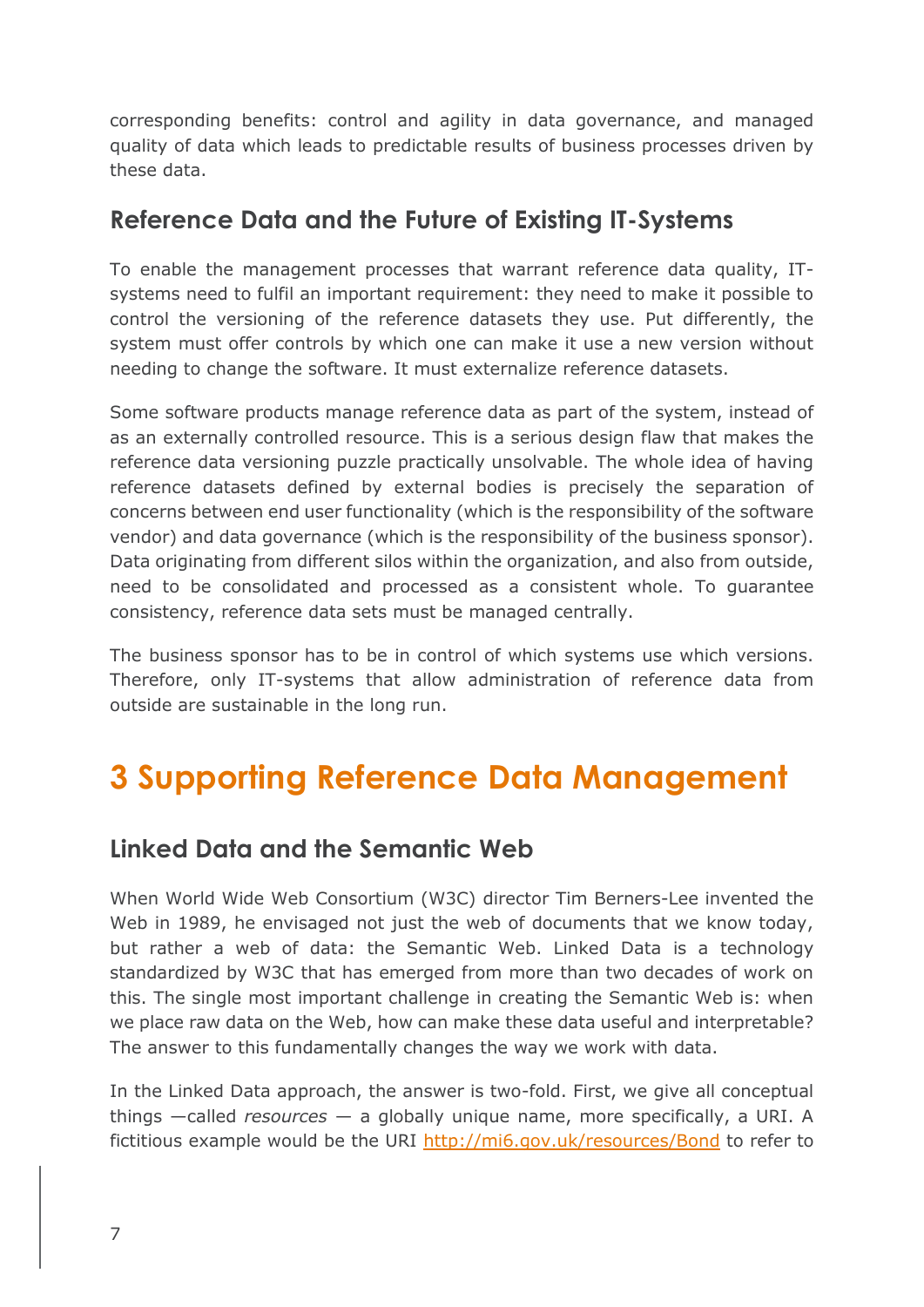James Bond. This guarantees that the names we use remain recognizable and interpretable, wherever on the web we use them. Contrast this with a traditional database or spreadsheet. If you take a customer number out of a spreadsheet, say the locally defined customer number 11241, it loses its meaning.

The second part of the answer is that we structure data in the form of a graph. The nodes and edges are resources signified by URIs. A graph by a bag of triples





of the form: <subject, predicate, object>. Consider Figure 3. Crucially, this graph contains some data, and also some information that pertains to the data model or schema — what we called metadata in Table 1. Thus, the fact that Moneypenny works for MI6 is a fact about our world (hence, data), whereas the statement that "works for" is a relation between a person and an organization is a statement about the language in which facts are expressed (hence, metadata). The abbreviated URI's starting with "mi6:" are made up, but the others exist. They are minted by standards bodies, have rigorous semantics and can be looked up on the Web by typing them in the address bar of your browser.

We could publish the triples representing this graph in one file, but also separate them out into two distinct files, as in Figure 4. We could then publish the file called "model.ttl" on the web, so that others can use the same ontology in their datasets, while keeping the actual data in the file "data.ttl" secret, as behooves a secret

<data.ttl> mi6:MI6 rdf:type schema:Organization. mi6:Moneypenny rdf:type schema:Person; mi6:worksFor mi6:MI6.

<model.ttl> mi6:worksFor rdf:type rdfs:Property; rdfs:domain schema:Person; rdfs:range schema:Organization. intelligence agency.

Note that much of the ontology used to define the semantics of our little dataset is not even defined in the file "model.ttl": it is defined in the other

**Figure 4. The example graph can be represented using triples in different files.**

ontologies mentioned — RDF, RDFS, and schema.org. RDF and RDFS are foundational standards made available by W3C, while schema.org is a general purpose ontology created and maintained by a cooperation of several Web giants, including Google and Facebook. By itself, our data model only defines a single property: worksFor.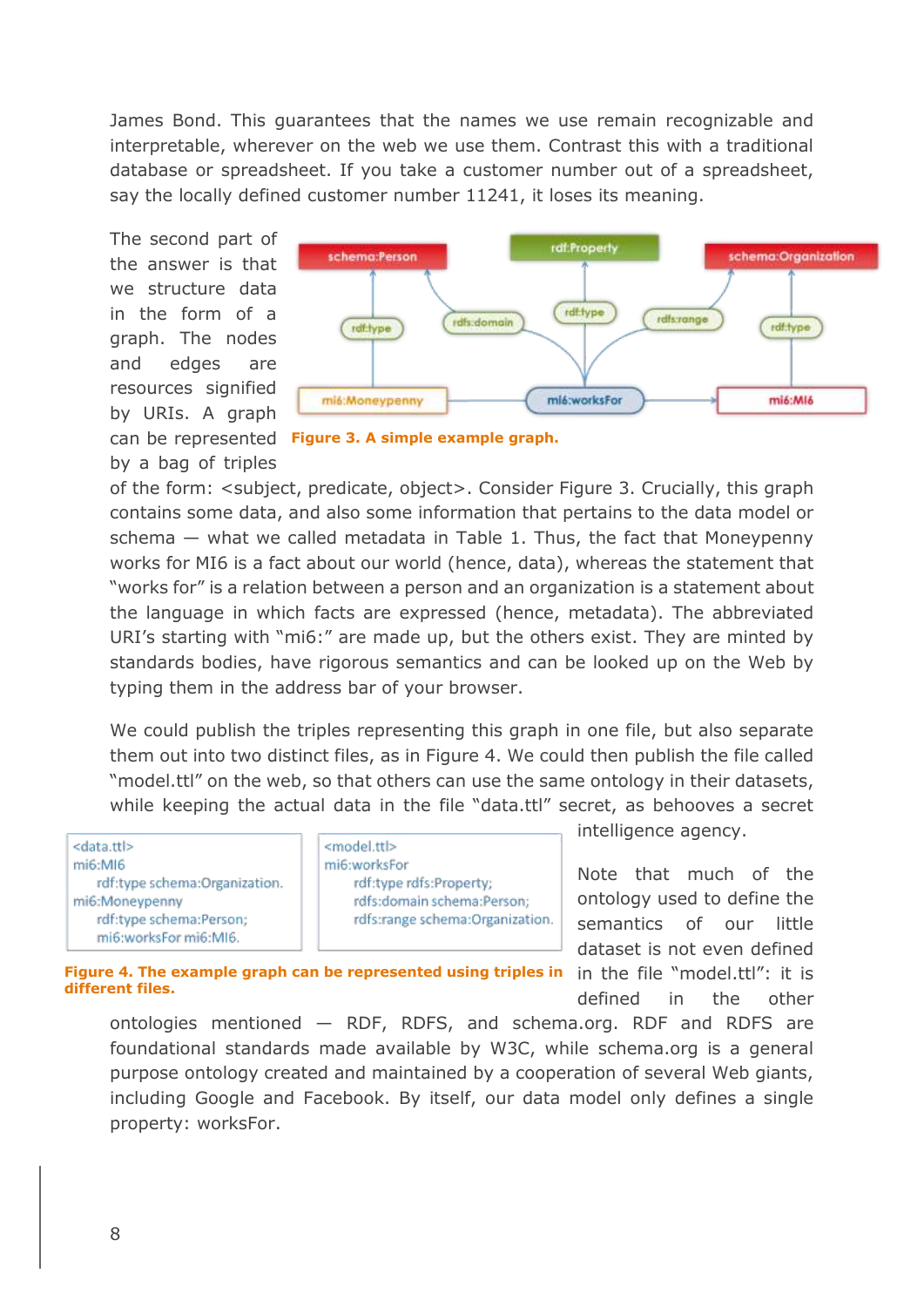One idea behind reusing existing RDF data models is that it leads to better data models for less money. Data modeling is highly specialized work, and small errors have large impact — metadata are on top of data value hierarchy in Table 1. An additional benefit of reusing ontologies is an unprecedented level of interoperability. Different parties can now share the same ontology to express their data with, obviating the need for conversions, ETL-processes and other plumbing.

This approach is more revolutionary than it seems. There simply is no way in which we could put the columns of a spreadsheet (or database) in one file, and the data in another. The moment we separate spreadsheet data from the spreadsheet structure, the spreadsheet data lose their context-dependent meaning and, thus, become useless. Consequently, there is also no way in which we could publish models on the web, and use several of these models simultaneously to describe the semantics of our spreadsheet or database data.

This feature of Linked Data, the ability to treat data and metadata alike, to combine or separate data and model, and to reuse and mix data and data models from different sources, has enabled us to start realizing Tim Berners-Lee's vision of the Semantic Web. And it is of eminent importance to reference data management.

### <span id="page-11-0"></span>**SKOS**

Simple Knowledge Organization System, or SKOS for short, is a concise ontology describing the way reference datasets  $-$  such as coding systems, term lists, glossaries, controlled vocabularies, thesauri, taxonomies, library indices and the like — are structured. It is a W3C-standard ratified as a recommendation in 2009 and broadly used. In the Netherlands, SKOS is adopted on the national 'complyor-explain'-list, effectively making it an obligatory standard for public sector organizations publishing reference datasets.

Such knowledge organization systems often include some notion of hierarchy. SKOS is designed to capture this informal structure. Take for instance the library thesaurus of the WODC, the research institute of the Dutch Ministry of Security and Justice, which is used to structure the content of its extensive Web library. We find that both "juvenile offender" and "adult detainee" have "detainee" as broader term. In this case, the relation seems to imply a subclass-relation of some sort, as in "an adult detainee is a (kind of) detainee". Elsewhere we find that "penal institution" has "criminal law" as broader term, so that the relationship implies more of a thematic kind of relatedness. We cannot meaningfully say that "a penal institution is a (kind of) criminal law".

Thus, the semantics of the hierarchy in thesauri, controlled vocabularies and other reference datasets does not coincide with a formal "subclass of"-relation. Because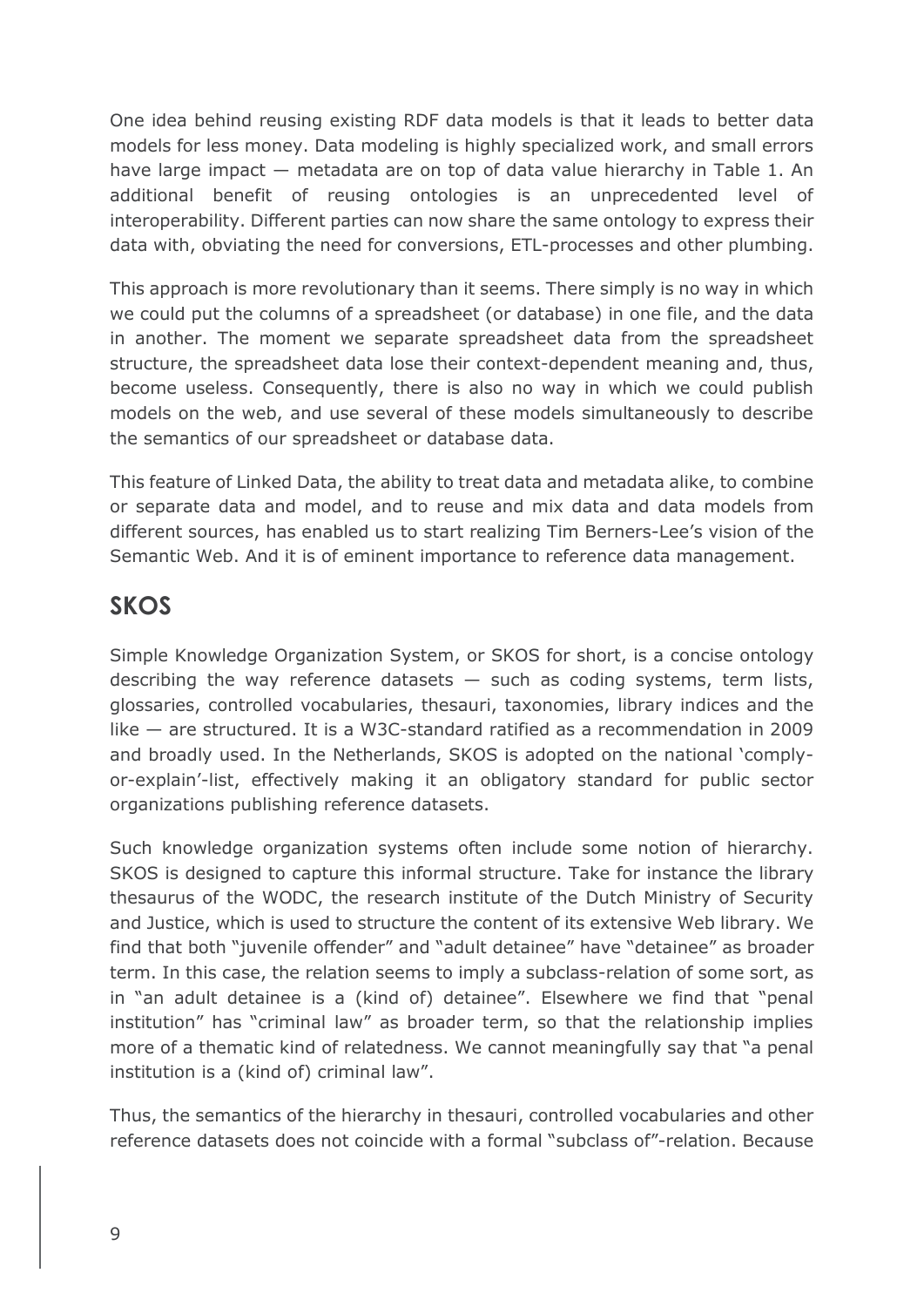it is exactly this notion of hierarchy that SKOS captures, it does not allow for inferences to be rigorously made as truly formal logics-based ontologies do. Therefore, SKOS is sometimes characterized as defining a "soft semantics" for knowledge organization. The centerpiece of SKOS is the notion of "Concept", which is succinctly defined as "An idea or notion; a unit of thought." This resource's URI is, abbreviated, skos:Concept. A number of predicates are defined that express semantic relations between such concepts, such as skos:broader. Some other predicates have strings as value and indicate what the preferred term and alternative terms are. A simple example of how SKOS works is given in Figure 5.



**Figure 5. Two concepts, their attributes and their relations, organized using the SKOS standard.**

This graph tells us that there is a Concept with the preferred label "Migraine", and which is also called "Hemicrania." It is related to the broader concept labeled "Headache". SKOS also makes available a number of predicates for relating concepts across different datasets, such as "exactMatch" and "closeMatch". This makes

it possible to map concepts in different reference datasets in a consistent way and thus to create crosswalks using a rigorously standardized representation form  $-$  a form that can be exchanged without hassle.

### <span id="page-12-0"></span>**Business Processes**

Let us now see how Linked Data technologies can help us executing essential reference data management tasks. The consensus is that in the context of reference data, the data steward at least eight major tasks to perform:

- **Profile organizations.** Create a database of originators of reference data, their contact information and other details.
- **Profile reference datasets.** For each reference dataset, what it is for, how it is structured, which parts are relevant, how often it is updated, and so on.
- **Execute semantic analysis.** What is its exact structure, and what do the different pieces of information mean?
- **Document semantic analysis.** The results of the semantic analyses must be made available to the end user community, preferably in a way that makes optimal sense from actual work processes.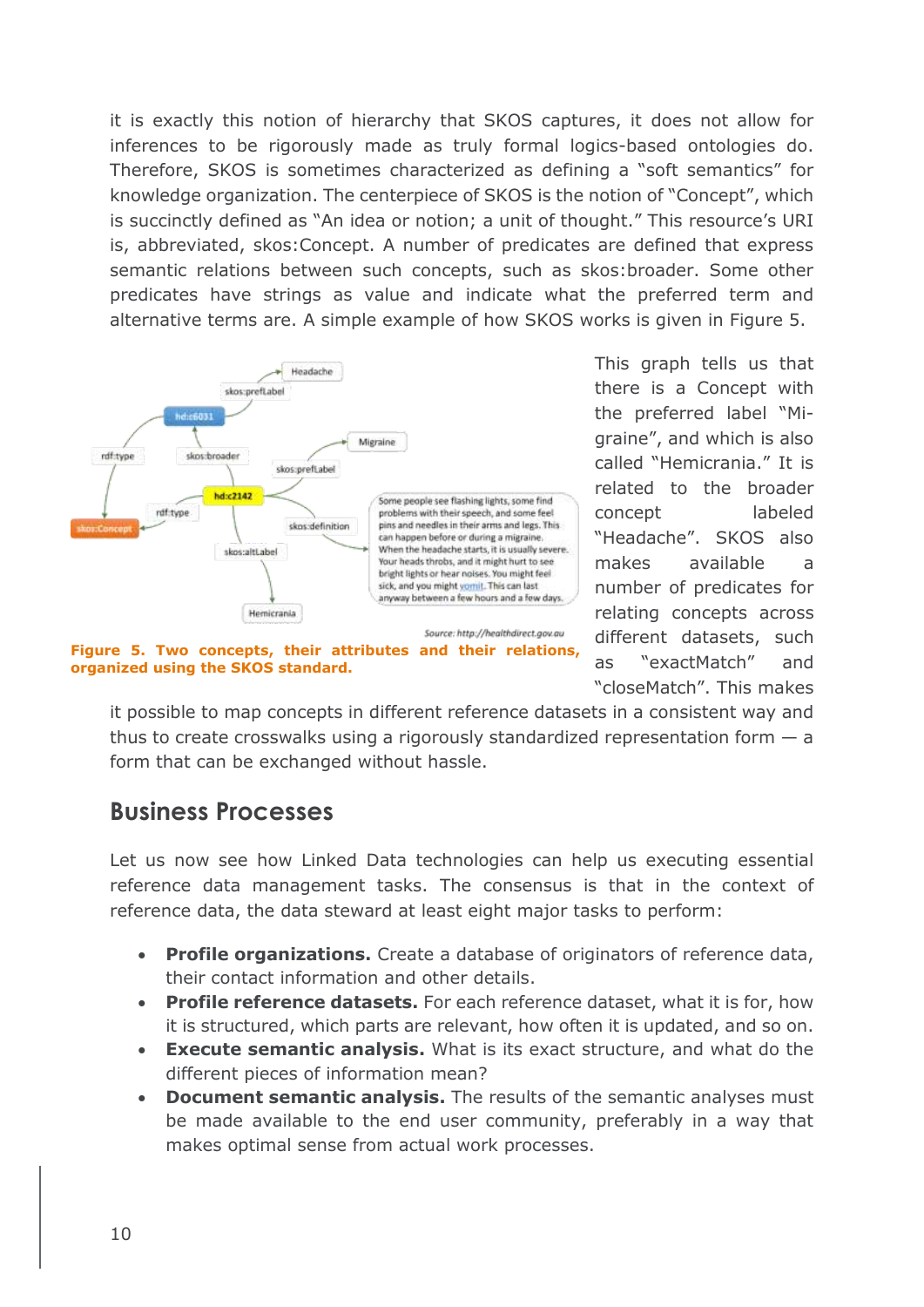- **Import reference datasets.** The reference datasets are imported in a central repository where they are administered and overseen in one spot.
- **Assign accountabilities.** Who decides on life cycle events? Who needs to be consulted and to be informed?
- **Track changes.** Reference data are curated and business rules are checked. After approval, the new version becomes the production version.
- **Distribute reference data.** The production version must be made available to IT-systems using whichever technology the IT-system supports.

Linked Data offers significant benefits in supporting these processes. Let us highlight a few aspects, starting with executing semantic analysis. As a running example, we take the list of ATC-codes. This reference dataset is used for the classification of active ingredients of drugs. It divides drugs into hierarchical groups at five distinct levels. The code of each substance reveals at which level it is placed. For instance, A01AA03 ("olaflur") is a 5<sup>th</sup> level drug group, while A10 ("drugs used in diabetes") is a  $2<sup>nd</sup>$  level group. See Figure 6. Given the hierarchical relations in

the dataset, SKOS is an excellent starting point in analyzing its semantics. The primary entity in the dataset is Substance: every entry in the ATC-list characterizes exactly one of these.

|   | A       | B                                                    |                           | D  | E     |                          |                 |
|---|---------|------------------------------------------------------|---------------------------|----|-------|--------------------------|-----------------|
|   |         | ATC code v ATC level name<br>$\overline{\mathbf{v}}$ | $DDD$ $\vee$ $ U $ $\vee$ |    | Adm.R | $\overline{\phantom{a}}$ | <b>Note</b>     |
|   | Α       | ALIMENTARY TRACT AND METABOLISM                      |                           |    |       |                          |                 |
| 3 | A01     | STOMATOLOGICAL PREPARATIONS                          |                           |    |       |                          |                 |
| Δ | A01A    | STOMATOLOGICAL PREPARATIONS                          |                           |    |       |                          |                 |
| 5 | A01AA   | Caries prophylactic agents                           |                           |    |       |                          |                 |
| 6 | A01AA01 | sodium fluoride                                      | 1.1                       | mg | Ю     |                          | 0.5 mg fluoride |
|   | A01AA02 | sodium monofluorophosphate                           |                           |    |       |                          |                 |
| 8 | A01AA03 | olaflur                                              | 1.1                       | mg | O     |                          |                 |

**obtained from WHO.**

So, the first thing we do in our analysis is stating that ATC-data are about Substances. We give this notion a URI, ex:Substance, and make it a subclass of skos:Concept. By saying that Substance is a "subClassOf" Concept, it follows that Substances have the same hierarchical relations as Concepts. This neatly captures the child-parent relations in the ATC hierarchy.

To make this concrete, Figure 7 shows the result of the data steward's analysis.<sup>3</sup> In the left pane, we see a class hierarchy and for each class, the properties associated to it. In this hierarchy the data steward has imported the SKOS ontology. It only has three classes, Collection, Concept and ConceptScheme. We can see that the data steward has created a subclass of Concept called Substance

 $\overline{a}$ 

<sup>&</sup>lt;sup>3</sup> The screenshots in this paragraph have been created using TopBraid Reference Data Manager™. Permission to use these has been kindly granted by TopQuadrant Inc., which is gratefully acknowledged.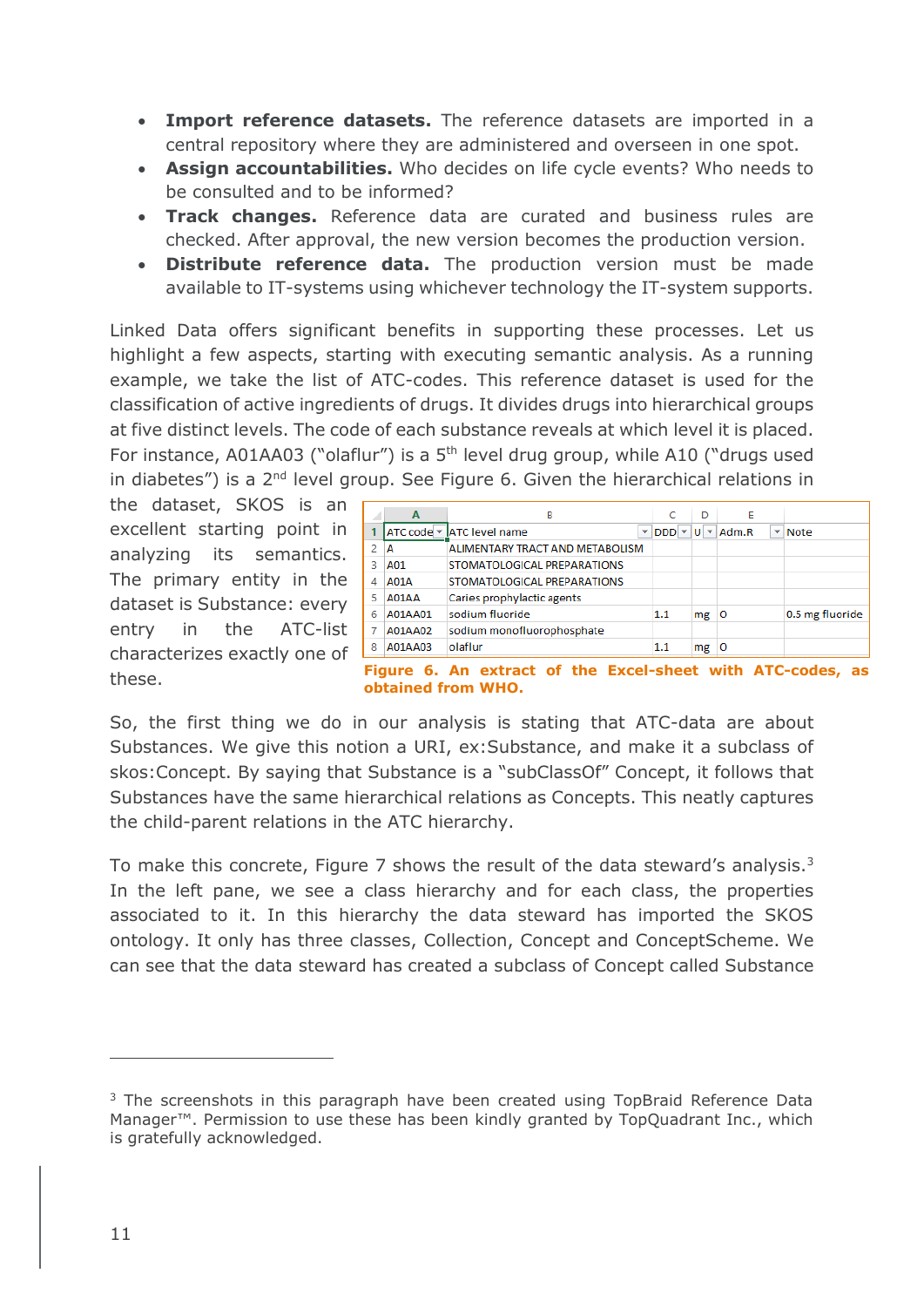| <b>Class Hierarchy</b>                                         | <b>Concept (Class)</b>                        |                                                            |
|----------------------------------------------------------------|-----------------------------------------------|------------------------------------------------------------|
| Thing<br>同                                                     |                                               | http://www.w3.org/2004/02/skos/core#Concept                |
| Collection                                                     | <b>Labels and Description</b>                 |                                                            |
| Concept<br>Substance                                           | label:<br>definition:                         | Concept (en)<br>An idea or notion; a unit of thought. (en) |
| ■Adm R<br>DDD <sub>ose</sub>                                   | isDefinedBy:                                  | SKOS Core RDF vocabulary $\rightarrow$                     |
| $\blacksquare$ atcCode<br>atcLevelName<br>— unit<br>Sep.       | <b>Class Characteristics</b><br>sub-class of: | Thing $\rightarrow$                                        |
| is in semantic relation with<br>is top concept in scheme<br>h. | <b>Class Diagram</b>                          |                                                            |
| Concept Scheme<br>田                                            | <b>Relevant Properties Table</b>              |                                                            |
|                                                                |                                               |                                                            |

**Figure 7. The resource Concept and its properties are defined by W3C and can be reused in the data model describing the structure ATC codes.**

and defined five properties for it, conforming to the structure of the ATC reference dataset. The right pane shows the details of the class highlighted in the right pane, in this case, skos:Concept. In the right upper corner we see this resource's URI, which is minted by W3C. Note that all this information is published by W3C on the Web, and taken from there.

Highlighting one of the properties we created for Substance, DDD, gives us the screenshot in Figure 8. It has a label, and a definition. In this field the data steward has just pasted the definition found in the ATC documentation. Assuming that the Linked Data server is available in the enterprise, this information is just a hyperlink away from the place where an end user needs to read or input the DDD for a specific drug. As noted previously, this is important for end users, who need access to this kind of semantic information to avoid errors and time consuming search activities.

Now that we have defined the semantics of ATC-codes, the next thing we need to do is import the actual ATC codes into a central repository. The ATC reference data

| <b>Class Hierarchy</b>                                                | DDDose (DatatypeProperty)       |                                                                                                                                                                                                                                                   |
|-----------------------------------------------------------------------|---------------------------------|---------------------------------------------------------------------------------------------------------------------------------------------------------------------------------------------------------------------------------------------------|
| Thing                                                                 |                                 | http://pharmavoc.com/cv/atc/atc#DDD                                                                                                                                                                                                               |
| Collection                                                            |                                 | Last edited by Administrator on Jan 17, 2016 4:52:30 PM                                                                                                                                                                                           |
| Concept                                                               | <b>Labels and Description</b>   |                                                                                                                                                                                                                                                   |
| Substance<br>⊟                                                        | label:                          | <b>DDDose</b>                                                                                                                                                                                                                                     |
| Adm R<br><b>DDDose</b><br>atcCode<br>atcl evelName<br>∎ unit<br>1.1.1 | comment:                        | This is a measurement of drug consumption based<br>on the usual daily dose for a given drug. According to<br>the definition, "[t]he DDD is the assumed average<br>maintenance dose per day for a drug used for its<br>main indication in adults " |
| is in semantic relation with                                          | <b>Property Characteristics</b> |                                                                                                                                                                                                                                                   |
| is top concept in scheme<br>Concept Scheme                            | domain:                         | Substance $\rightarrow$                                                                                                                                                                                                                           |
|                                                                       | range:                          | string                                                                                                                                                                                                                                            |

**Figure 8. The metadata of each ATC-property, like DDDose, can be managed easily using Linked Data technology.**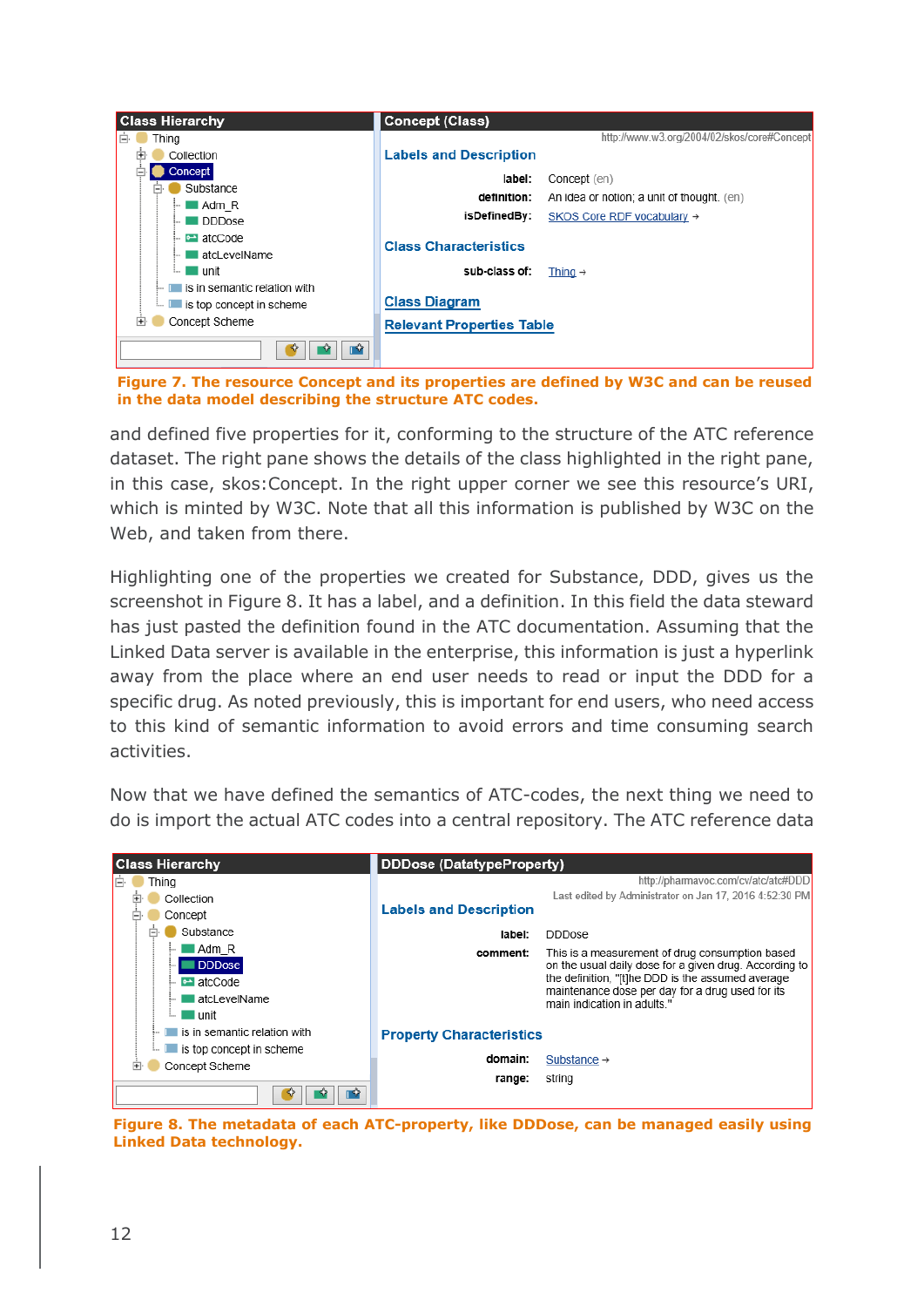set can be obtained in the form of an XML file or in spreadsheet format, as shown above in Figure 6. An importer tool based on Linked Data technology is easy to provide.

All we need to do is to tell the importer which of the columns in the spreadsheet



**Figure 9. The actual ATC-data converted to Linked Data.**

corresponds to which property in the ontology, and how to deduce for each entry the correct hierarchy level by looking at the code. The importer will then create a new resource for each entry in the list, give it a URI, get the property values right, and create the hierarchical relations. The result is in Figure 9.

The left pane displays the hierarchical structure of the ATC reference dataset, reusing the SKOS ontology. We have highlighted the substance with code A01AD02. The right pane displays the details of this substance loaded from the spreadsheet. In addition, it tells us that the type of this resource is Substance. The hyperlink takes us to the definition of this resource in the ontology we just created. The top right corner displays the URI that was generated for this substance.

Increasingly, standards bodies will publish their reference datasets using SKOS. This is already happening in the library world and in bio informatics. This will obviate the need for conversion of Excel sheets and XML-files and further enhance interoperability. It is important, though, to realize that even when this vision becomes a reality, reference data management as a discipline still needs to be executed to warrant data quality.

### <span id="page-15-0"></span>**Benefits of Linked Data**

The benefits that solutions based on Linked Data technologies can bring to reference data management are manifold. Perhaps the most striking benefit is the ease with which the data models of different reference datasets can be captured by reusing and extending existing ontologies such as SKOS. This makes it possible to pin down the semantics of reference data and create crosswalks in a rigorously standardized way. Solutions based on Linked Data are expressly designed from the ground up to deal with the diversity of data models underpinning reference datasets.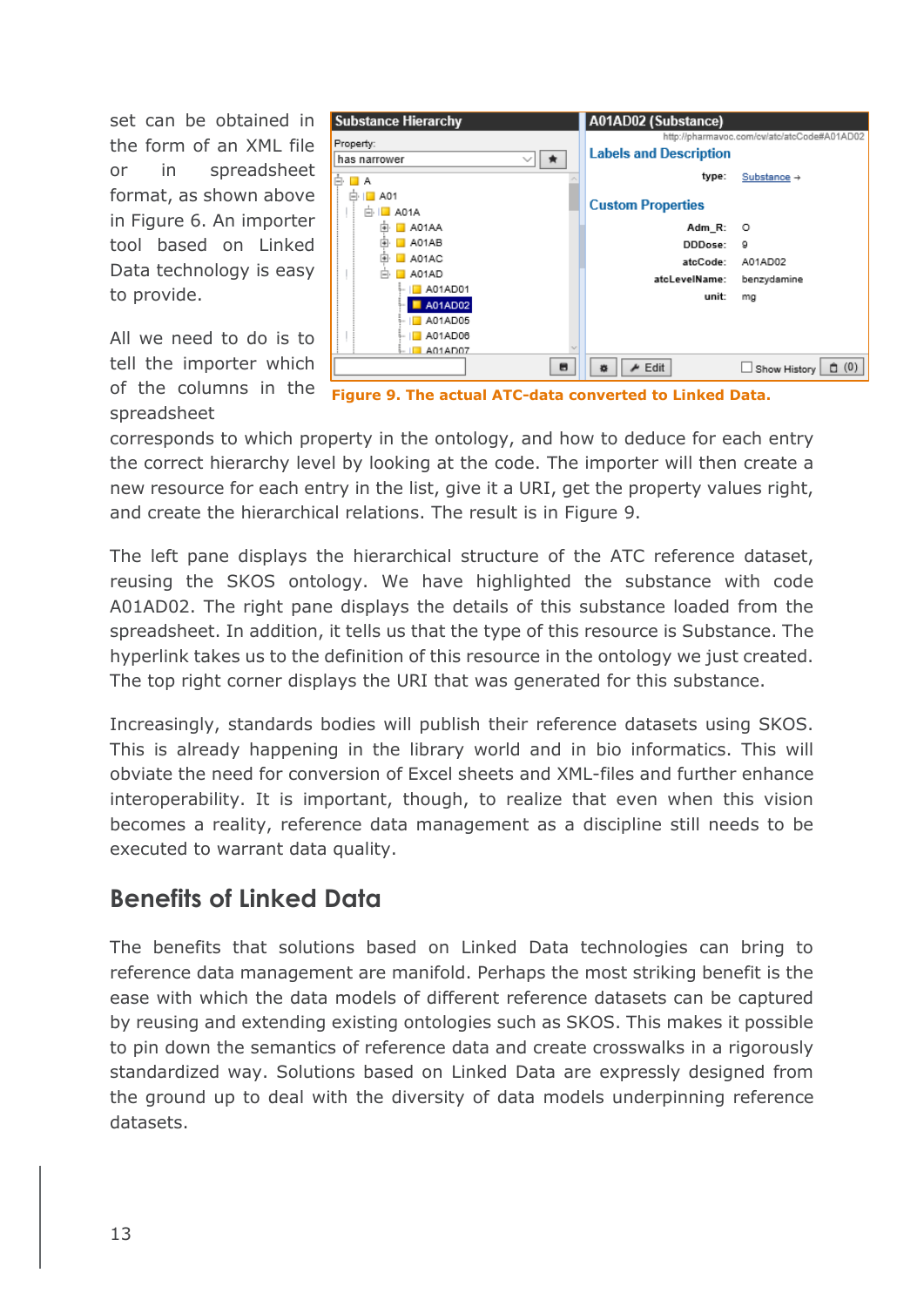| Title                              |                                                                                                                                                                                                                                                                                                                                                                                                                                                                                                                                                                                                                                                                                                                                                                                                                            |                     |            |                                                                                                                          | Aubagio, INN-teriflunomide   |
|------------------------------------|----------------------------------------------------------------------------------------------------------------------------------------------------------------------------------------------------------------------------------------------------------------------------------------------------------------------------------------------------------------------------------------------------------------------------------------------------------------------------------------------------------------------------------------------------------------------------------------------------------------------------------------------------------------------------------------------------------------------------------------------------------------------------------------------------------------------------|---------------------|------------|--------------------------------------------------------------------------------------------------------------------------|------------------------------|
| Concept                            | <b>Concentration Types</b>                                                                                                                                                                                                                                                                                                                                                                                                                                                                                                                                                                                                                                                                                                                                                                                                 | <b>Product Name</b> | Substances | Substances EN/NL                                                                                                         | <b>Units of Measurement</b>  |
| <b>Schemes</b>                     |                                                                                                                                                                                                                                                                                                                                                                                                                                                                                                                                                                                                                                                                                                                                                                                                                            |                     |            |                                                                                                                          | <b>Units of Presentation</b> |
| <b>Corpus quality</b>              |                                                                                                                                                                                                                                                                                                                                                                                                                                                                                                                                                                                                                                                                                                                                                                                                                            |                     |            |                                                                                                                          |                              |
|                                    |                                                                                                                                                                                                                                                                                                                                                                                                                                                                                                                                                                                                                                                                                                                                                                                                                            |                     |            | <b>Highlight Concepts</b>                                                                                                | <b>Highlight Terms</b>       |
|                                    | film-coated tablet contains 14 mg of teriflunomide. Excipient with known effect: Each tablet contains 72 mg of lactose (as<br>monohydrate). For the full list of excipients, see section 6.1. 3. PHARMACEUTICAL FORM Film-coated tablet (tablet). Pale blue to<br>pastel blue, pentagonal film-coated tablets with imprint on one side ('14') and engraved with a corporate logo on the other side. 4.                                                                                                                                                                                                                                                                                                                                                                                                                     |                     |            |                                                                                                                          |                              |
|                                    | remitting multiple sclerosis (MS), (please refer to section 5.1 for important information on the population for which efficacy has been<br>established). 4.2 Posology and method of administration The treatment should be initiated and supervised by a physician experienced<br>in the management of multiple sclerosis. Posology The recommended dose of AUBAGIO is 14 mg once daily. Special populations<br>Elderly population AUBAGIO should be used with caution in patients aged 65 years and over due to insufficient data on safety and<br>efficacy. Renal impairment No dosage adjustment is necessary for patients with mild, moderate or severe renal impairment not<br>undergoing dialysis. Patients with severe renal impairment undergoing dialysis were not evaluated. Teriflunomide is contraindicated in |                     |            | CLINICAL PARTICULARS 4.1 Therapeutic indications AUBAGIO is indicated for the treatment of adult patients with relapsing |                              |
|                                    | 1 [1] [1] $[1]$ $[1]$ $[CELLS]$ $[A]$ $[A]$ $[2]$ accelerated elimination (21) $\frac{1}{2}$ accelerated elimination procedure (21)<br>adverse reactions (20) <b>approximately aubagio</b> <>> $\sqrt{2}$ blood pressure (21) <b>can D D dose</b>                                                                                                                                                                                                                                                                                                                                                                                                                                                                                                                                                                          |                     |            |                                                                                                                          |                              |
|                                    | ☆ elimination procedure (20) ☆ film-coated tablets (20) [interferon beta) [lactose] ☆ multiple sclerosis (21)                                                                                                                                                                                                                                                                                                                                                                                                                                                                                                                                                                                                                                                                                                              |                     |            |                                                                                                                          |                              |
| this population (see section 4.3). | ☆ OF THE (17) ☆ OF THE MEDICINAL PRODUCT (22) ☆ patients (22) ☆ patients with severe (17)<br>☆ placebo-controlled studies (16) ☆ section (14) ☆ teriflunomide (31) ☆ treatment (18) [up to] (warfarin)                                                                                                                                                                                                                                                                                                                                                                                                                                                                                                                                                                                                                     |                     |            |                                                                                                                          |                              |

**Figure 9. A screenshot of PoolParty Extractor™ recognizing terms in different controlled vocabularies (highlighted in matching colors). Printed with permission from SWC, which is gratefully acknowledged.**

The benefits of having a Linked Data reference data repository in the enterprise go beyond reference data management itself. Such a repository serves as a trove of deep knowledge encoded in disparate vocabularies. Because they are all present in one spot in a form that ensures technical and semantic interoperability, one can actively query these vocabularies: "Give me all concepts from all vocabularies where "carcinoma" occurs in the preferred or one of the alternative labels".

The repository can easily grow into a semantic hub that functions as the integration backbone of your enterprise. Commercial, large-scale, enterprise-grade platforms driven by Linked Data standards are now available that are designed from the ground up to provide exactly that enterprise service. Because of the high degree of standardization, there is no danger of vendor lock-in: solutions can easily combine modules from different vendors.

Such a semantic hub not only supports low-cost, high-quality integration between legacy systems. It also provides a foundation from which text management solutions can be driven. This includes tools for entity extraction, which construct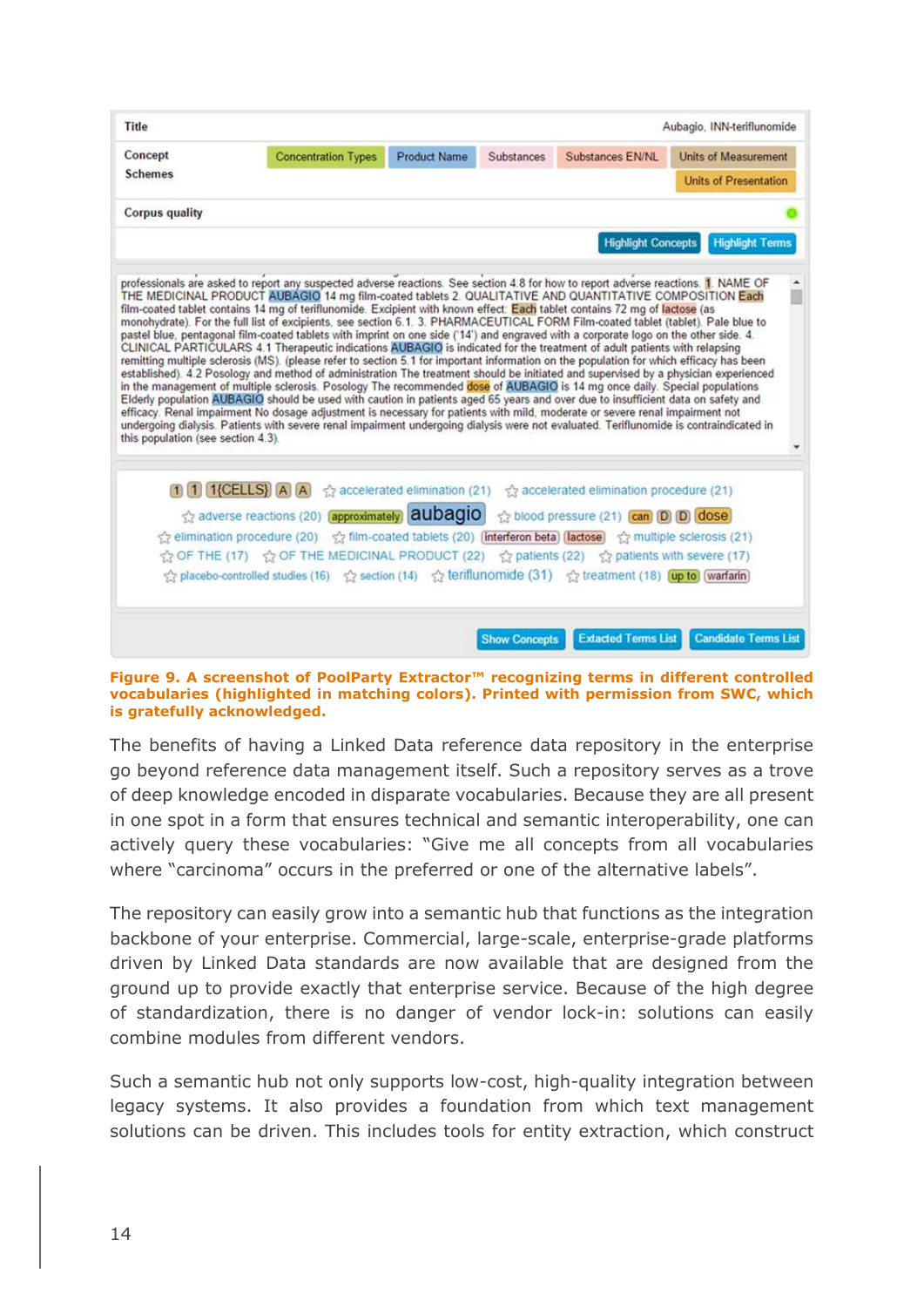datasets from text, in an automated or semi-automated way. See Figure 9. Another set of solutions that can be driven from such a reference data repository are products for structured authoring  $-$  that is, text processing solutions that help authors to use reference data in running text. The rigorously standardized approach that ontologies like SKOS can offer make for unprecedented levels of flexibility when connecting these.

These topics warrant more discussion but are outside our scope. Suffice it to say that the strategic outlook that a Linked Data approach to reference data management offers is in line with many contemporary developments.

## <span id="page-17-0"></span>**4 Central Takeaways**

The central takeaways of this whitepaper are:

- The importance of reference data increases as data replace text
- Existing systems must allow for upgrading the reference datasets they use without making a new release of the software necessary
- Reference data must be governed and managed centrally
- Reference data management comprises several business processes
- These require proper tooling, based on a central repository
- SKOS is a W3C Linked Data standard that is particularly relevant for reference data management for four reasons:
	- o As a W3C Web-standard, SKOS is rigorously formalized for optimal interoperability and maximal reuse
	- o It captures the basic notions of how an individual vocabulary item is described (preferred label, alternative labels, notation, definition, multilingualism, et cetera)
	- o It captures semantic relations that often occur between vocabulary items inside a reference dataset, such as the all-important hierarchical "broader" relation
	- o It captures semantic relations between vocabulary items in different reference datasets, such as "closeMatch" and "exactMatch", which are necessary for defining crosswalks that map different reference datasets to each other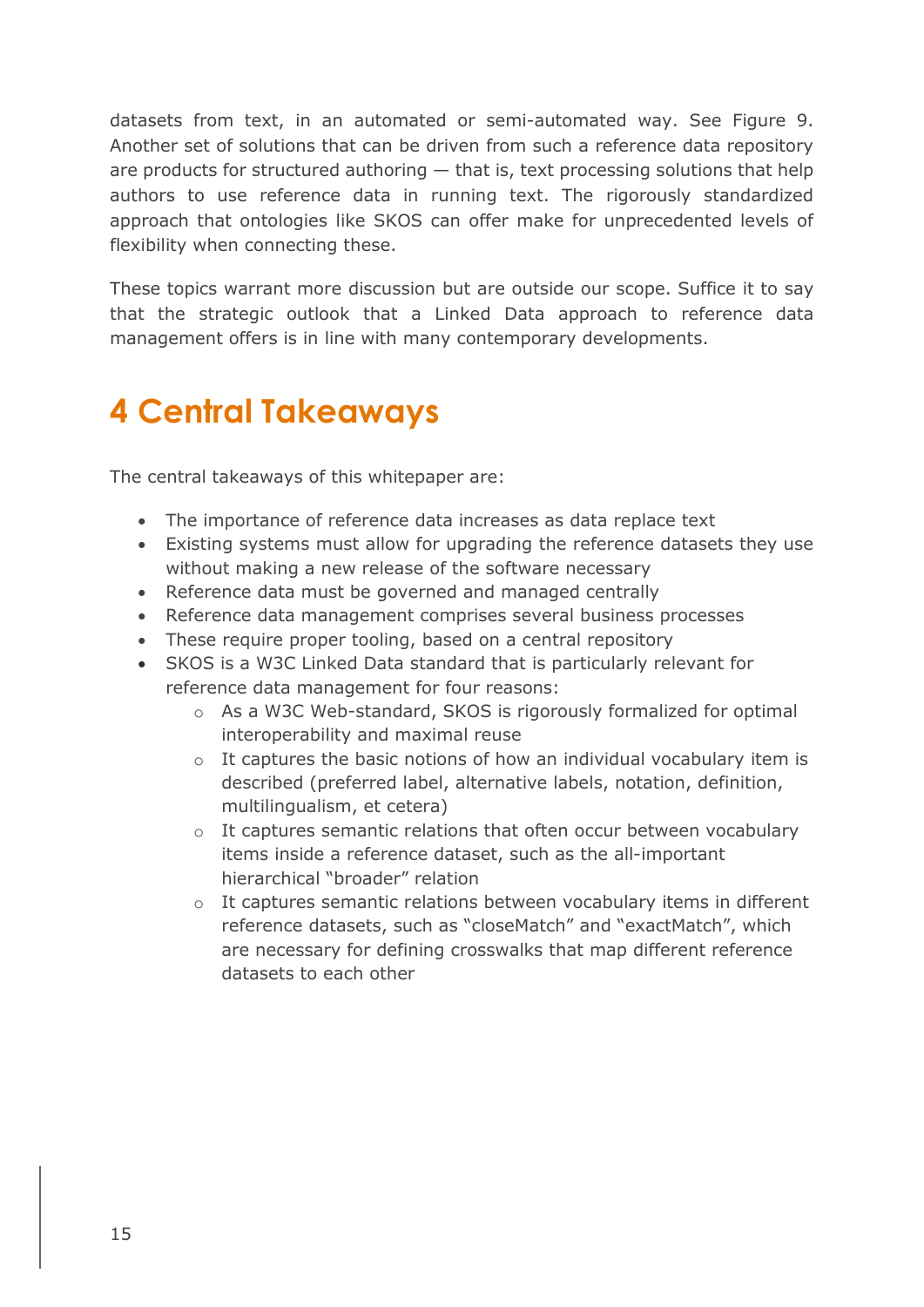## <span id="page-18-0"></span>**Acknowledgments**

An early version of this paper was presented as part of a tutorial at the DIA Regulatory Submissions, Information and Document Management Forum conference, 8-10 February 2016, North Bethesda, USA. The materials presented there, of which the present paper is a part, are the result of pleasant and intensive cooperation between H. van Bruggen and M. Stam of eCTDconsultancy, and the author. I thank the DIA crowd for offering the opportunity to present these ideas, the many discussions we had. I am indebted to Venkatraman Balasubramanian (Cabeus), Lior Keet (Highpoint Solutions) and Vahé Ghahraman (Alexion Pharmaceuticals) for thoughtful comments on earlier versions of this paper.

Some of the material in this paper was developed as part of a Webinar presented by Antoine Isaac (Vrije Universiteit Amsterdam), Martin Kaltenböck & Andreas Blumauer (Semantic Web Company) and the present author, entitled [Vocabulary](https://www.youtube.com/watch?v=GXhuFS6Htkc&feature=youtu.be)  [as a Service.](https://www.youtube.com/watch?v=GXhuFS6Htkc&feature=youtu.be)

I am indebted for ideas, commentaries and inspiration to many. In the first place, I would like to thank Ralph Hodgson and Irene Polikof of TopQuadrant, and Andreas Blumauer and dr. Christian Blaschke of Semantic Web Company, not only for making their technology and APIs available for the research underlying this paper, but also for actively engaging in discussing ideas, providing support, insight and inspiration and solving problems.

Finally, I am indebted for ideas, feedback, discussion and comments to Richard Nagelmaeker (Blue Sky), John Walker (Semaku), Antoine Isaac (Vrije Universiteit Amsterdam), Jos van den Oever (MinBZK/Koop, Logius), Laura Daniele (TNO), Daniel Woning (Isala Hospital) and Linda van den Brink (Geonovum)

Of course, any remaining errors are my own.